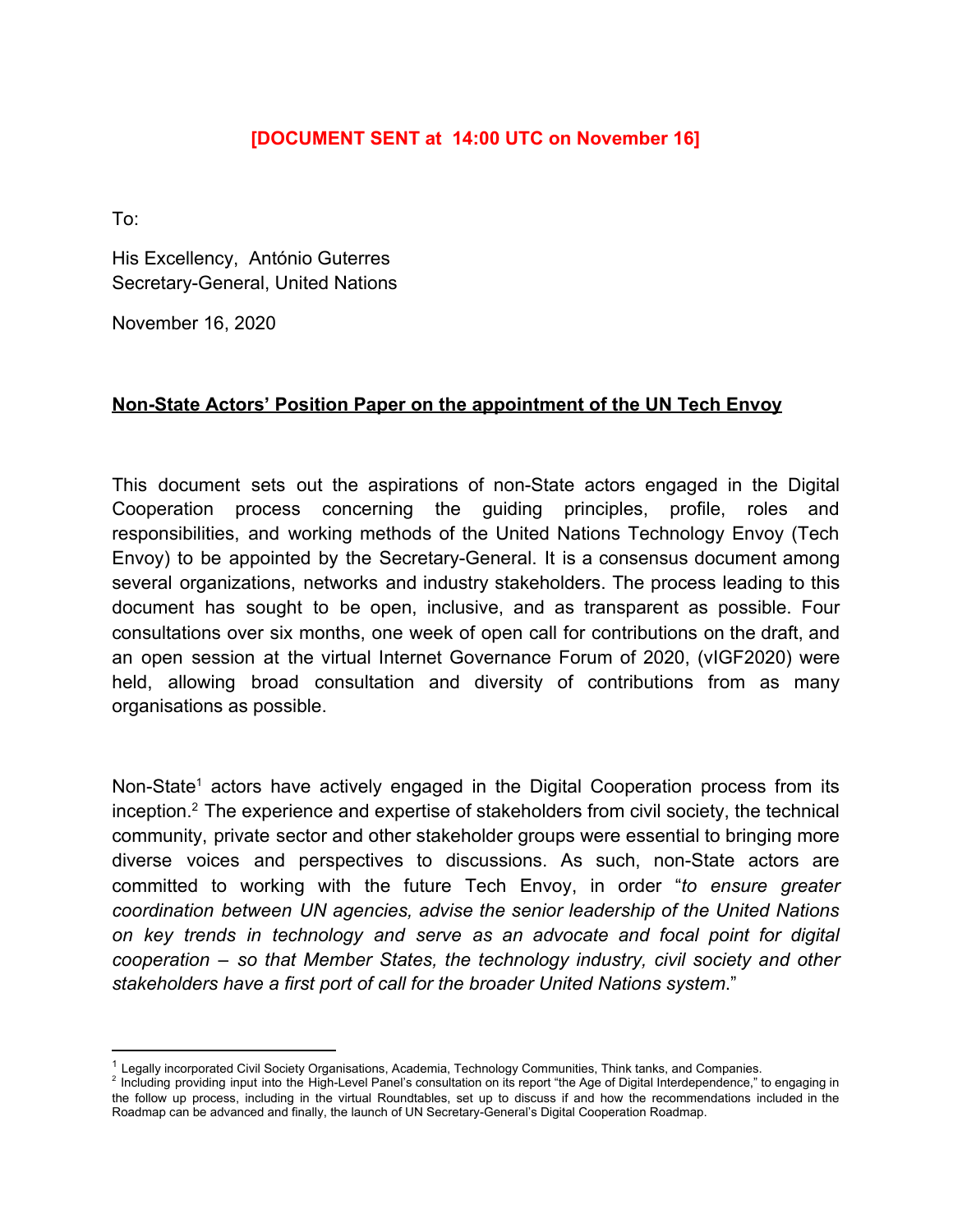As mentioned in the Options for the Future of Global Digital Cooperation Paper developed by the office of the Special Adviser to the UN Secretary-General as well as by the Governments of Germany and the United Arab Emirates "there is room to conceptualize the mandate of the UNSG's Envoy on Technology in a way which would ensure a personal and institutional overlap between the UN Tech Envoy and the IGF structures and also heighten governmental interest". Further, in the Response to the Options Paper developed by the IGF MAG's Working Group on Strengthening and Strategy, it is noted that "grounded in the principles of multistakeholder dialogue and transparency, this role will have the unique opportunity to facilitate dialogue and should be open and responsive to all stakeholders seeking involvement in digital cooperation initiatives".

## **Background**

As organizations dedicated to promoting human rights, digital rights and an inclusive digital ecosystem, we know and respect the United Nations as a global, trusted and vital entity, and an essential actor of global Digital Cooperation. Because Information and Communication Technologies are increasingly underpinning access to nearly all essential services, including food, water, energy, and healthcare, critical government functions, as well as education, innovation, diplomacy, national and global security and world peace, we are of the opinion that if there was ever a time that Digital Cooperation among all stakeholders was urgent, it is now. The United Nations, representing the collective conscience and will of the global community, has a responsibility to take the steps necessary to ensure the digital cooperation agenda embodies and represents the aspirations of the world.

## Guiding principles for appointment

## Do No Harm and Ensure Expertise in Internet Governance, Digital Technologies and Human Rights

technologies profoundly transform societies, offering Digital unprecedented opportunities, as well as underlying challenges and risks. The Tech Envoy must be quided by the do no harm principle, and take responsibility for the United Nations' engagement with technology companies. As captured in the United Nations Declaration on the commemoration of the seventy-fifth anniversary of the United Nations, "when improperly or maliciously used, digital technologies can fuel divisions within and between countries, increase insecurity, undermine human rights and exacerbate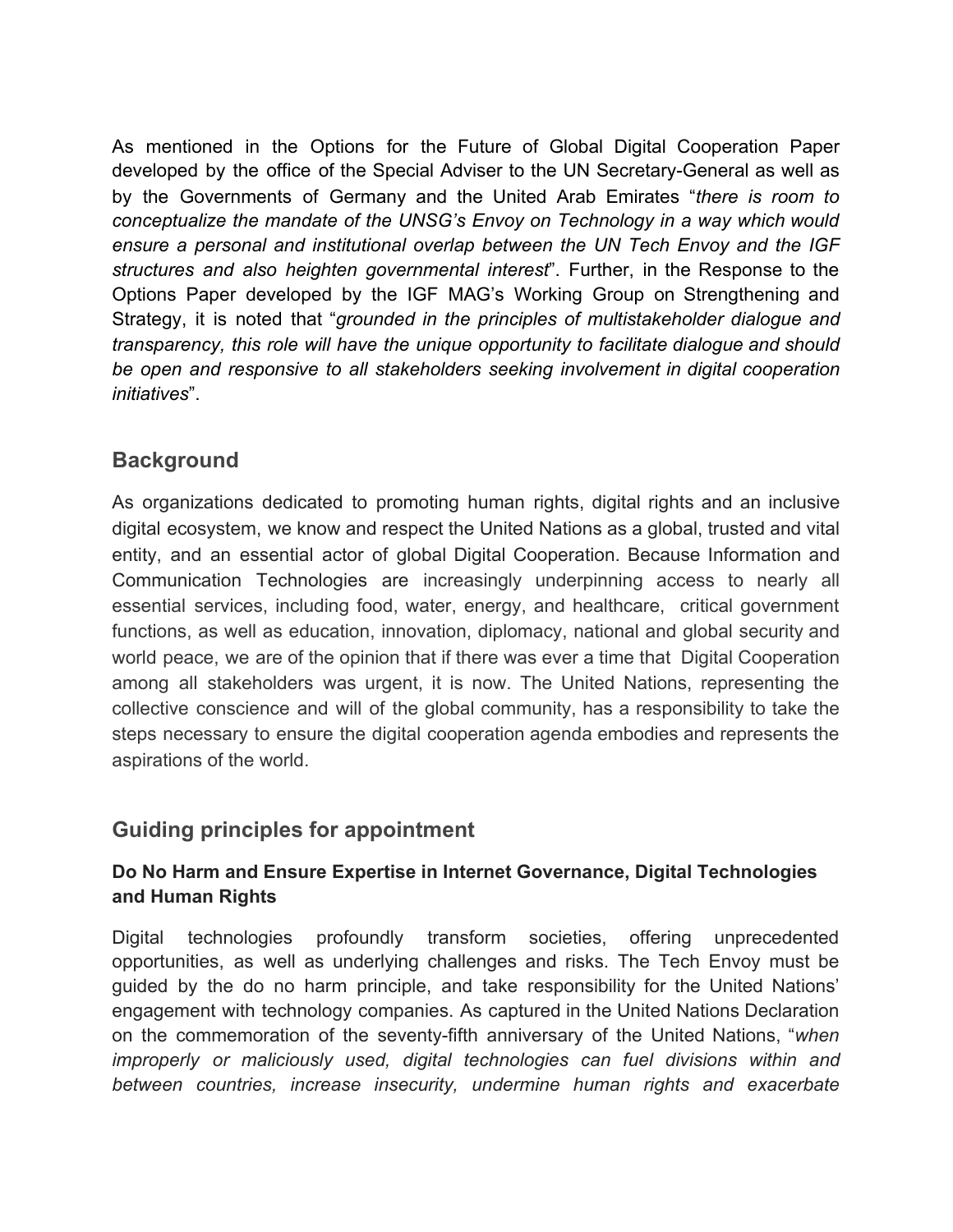*inequality.*" Considering the profound global impact and capabilities digital technologies have, coupled with the ultimate responsibility entrusted in the Tech Envoy, it is imperative that the selection process appropriately vet candidates for their expertise in internet governance, digital technologies, and human rights. The Roadmap has set the role of the Tech Envoy to advise the senior leadership of the United Nations on key trends in technology and serve as an advocate and focal point for digital cooperation. As such, the Tech Envoy should have visibility into the United Nations own use of Information Technology, the implementation of the Secretary General's new "Data Strategy," and other internal mechanisms to ensure the highest standards of rights protections in particular in the areas of transparency, data protection, privacy and freedom of expression.

### **Openness in process**

Since the Tech Envoy intends to "serve as an advocate and focal point for digital cooperation and a first port of call for the broader United Nations system" the Tech Envoy selection and appointment process should remain open to all stakeholders. One of the overall aims of the UN Secretary-General's Roadmap for Digital Cooperation is to accelerate global digital cooperation "so that progress towards achieving the Goals by 2030 can be made collectively." Collective action requires collective awareness. To ensure openness in the process, it is imperative to clarify the timeline, working methods, modalities, and opportunities for engagement: in person or virtually in the Tech Envoy appointment process. Active and meaningful efforts by all stakeholders should be made to ensure an open, transparent, and inclusive appointment process. Such efforts should include transparent documenting and routine reporting.

#### Multi-stakeholder engagement

Meaningful multi-stakeholder engagement and systemic global action requires intersectional perspectives from a diverse set of stakeholders worldwide. The Tech Envoy's policies and decisions must be rooted in open, transparent, inclusive, and meaningful multi-stakeholder consultations both prior to appointment, and routinely throughout the duration of the mandate. The UN Secretary-General's Roadmap for Digital Cooperation explicitly recognizes the importance of engaging with various stakeholders from the outset: "digital cooperation is a multi-stakeholder effort and, while Governments remain at the centre, the involvement of the private sector, technology companies, civil society and other stake-holders is essential. It is vital to engage with the private sector, the technical community and civil society from the beginning if realistic and effective decisions and policies are to be made."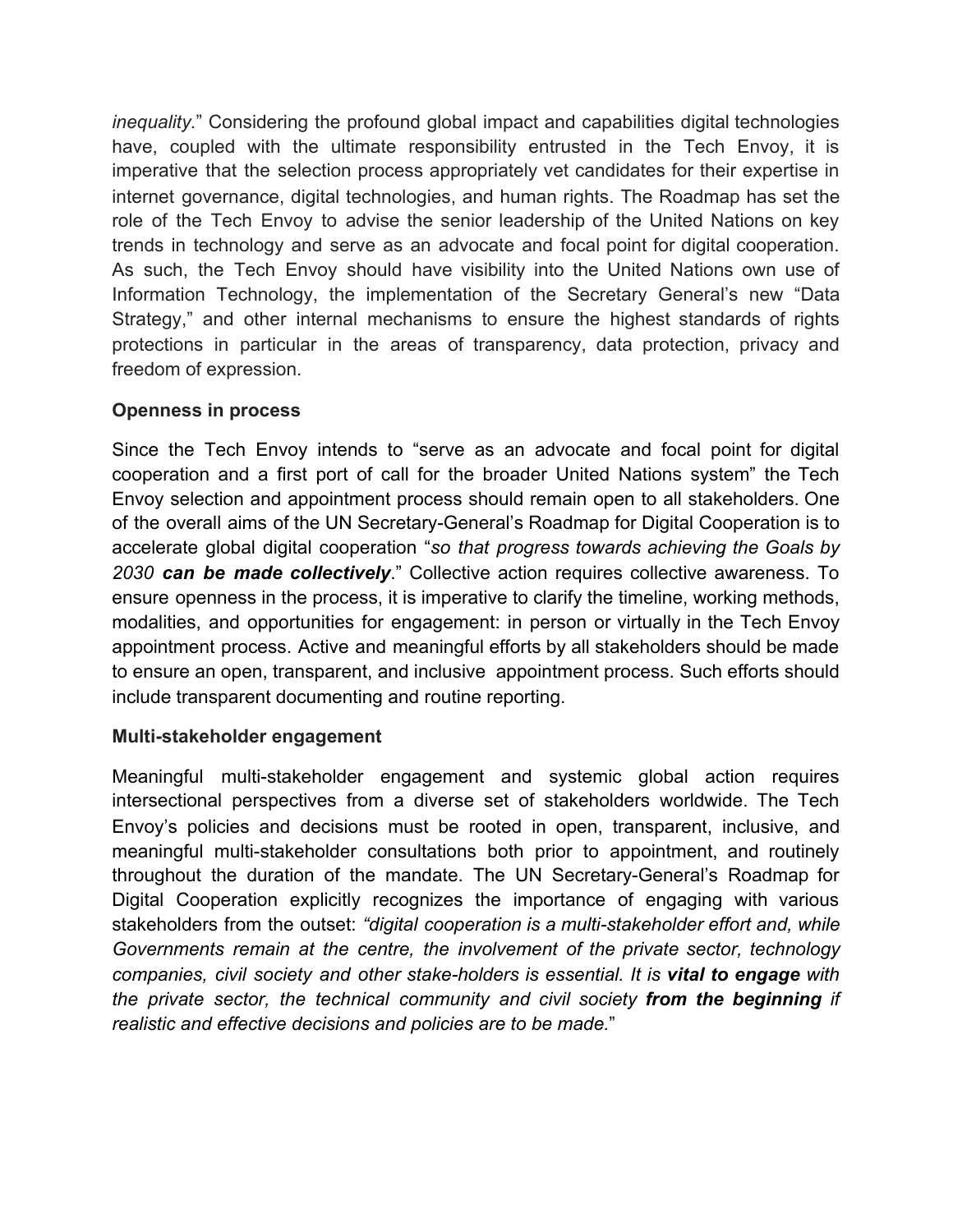## **Profile**

While it may not be possible to entirely define a professional profile, we deem it fit that the Envoy be:

#### - A Respected Convenor

Experienced in the multistakeholder approach for policy development and possess a solid understanding of the UN, UN Bodies and Agencies and its mandates. Demonstrated ability to harness these competencies to foster collaboration, cooperation and inclusive dialogue among internal and external stakeholders in the digital cooperation process.

#### - Commitment to Human Rights

Ensure that UNGA Resolution A/HRC/32/L.20 on "the promotion, protection and enjoyment of human rights on the Internet," is a key consideration throughout the digital cooperation process. This includes supporting and promoting access to the free, open and secure Internet and digital technologies as enablers of human rights.

#### a. **Technically Competent**

Strong familiarity with the Internet architecture and infrastructure that supports an open, global and interoperable Internet. An understanding of the processes and actors participating in the Internet standards' making process; demonstrable ability to work and collaborate with a wide range of stakeholders participating in such standards' processes; demonstrable appreciation of the roles and responsibilities of actors participating in the development and evolution of the Internet; demonstrable knowledge of the complex interdependencies of technical and policy considerations. An understanding of emerging technologies and the complex policy considerations.

### - An Inclusive Negotiator and collaborator

Willingness to respect the heritage of the World Summit on Information Society - WSIS, i.e. a commitment to leading open and inclusive engagement with non-governmental stakeholders.

## **Roles and responsibilities**

The Roadmap has set the role of the UN Tech Envoy to ensure greater coordination between UN agencies, advise the senior leadership of the United Nations on key trends in technology and serve as an advocate and focal point for digital cooperation  $-$  so that Member States, the technology industry, civil society and other stakeholders have a first port of call for the broader United Nations system.

While we consider the above to be truly representative of our aspirations, we expect that the Envoy, once in office, will clarify how these roles and responsibilities will be carried out on a day-to-day basis. Ample information needs to be available online on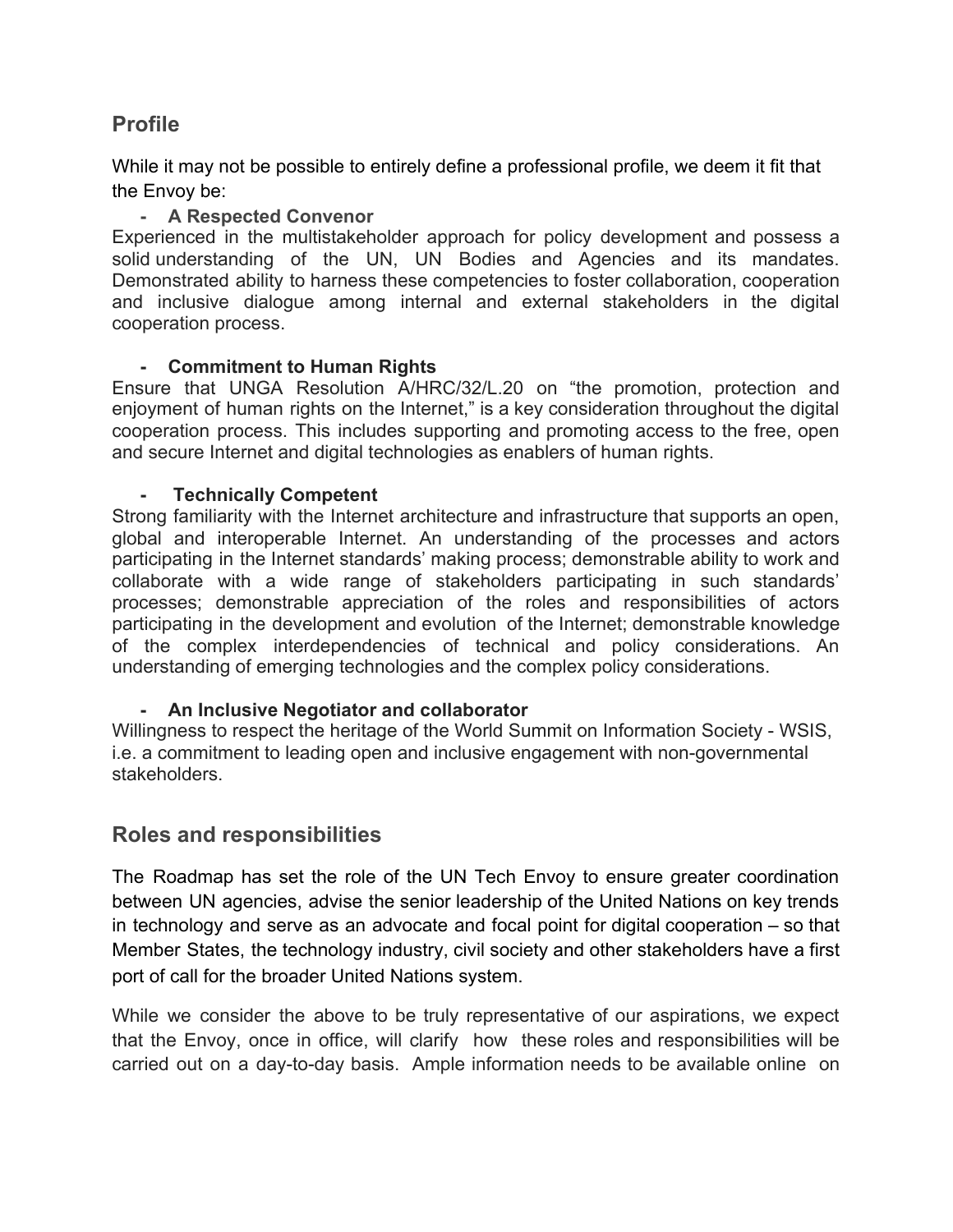these roles. Digital cooperation stakeholders should be able to give feedback to the Tech Envoy, make recommendations, and also bring in constructive criticism.

We cannot underestimate the powerful position the Tech Envoy will have with private sectors actors, particularly information communication technology (ICT) companies. We believe that the Tech Envoy may contribute to monitoring public-private partnerships, ensuring transparency and respect for human rights.

Prior to COVID-19, we have witnessed United Nations agencies and offices increasingly enter into public-private partnerships. The United Nations currently has no dedicated office or Special Representative to govern and monitor such partnerships, yet such a representative is imperative to ensure increased consultation with various stakeholders and scrutiny around both the process and content of any private-public partnerships within the United Nations. This ranges from questions about whether potential conflicts of interest have been identified and mitigated, to whether a human rights impact assessment was conducted, and to the scope of the potential terms of an agreement and the privacy, data protection, and security measures in place to govern these services. In relation to analogous public-private partnerships at the national level, Special Procedures of the Human Rights Council have warned that "care must be taken" to ensure that negotiations for public-private partnerships are fully transparent and are not kept confidential." The Tech Envoy, and the office, could therefore serve as, if not a gatekeeper, at least a minder and expectation-setter when it comes to private-public partnerships to ensure each new private-public partnership the United Nations enters into provides a positive precedent for future digital cooperation between intergovernmental organizations and ICT companies.

# **Desired working methods**

Among other ways of working and communicating to the broader community, the Tech Envoy's may consider:

- 1. Regularly updated website
- 2. Quarterly reports (or briefings)
- 3. Open Consultations
- 4. Regular engagement in events
- 5. A flagship annual report
- 6. Continued and enhanced use of social media
- 7. Hosted dialogues